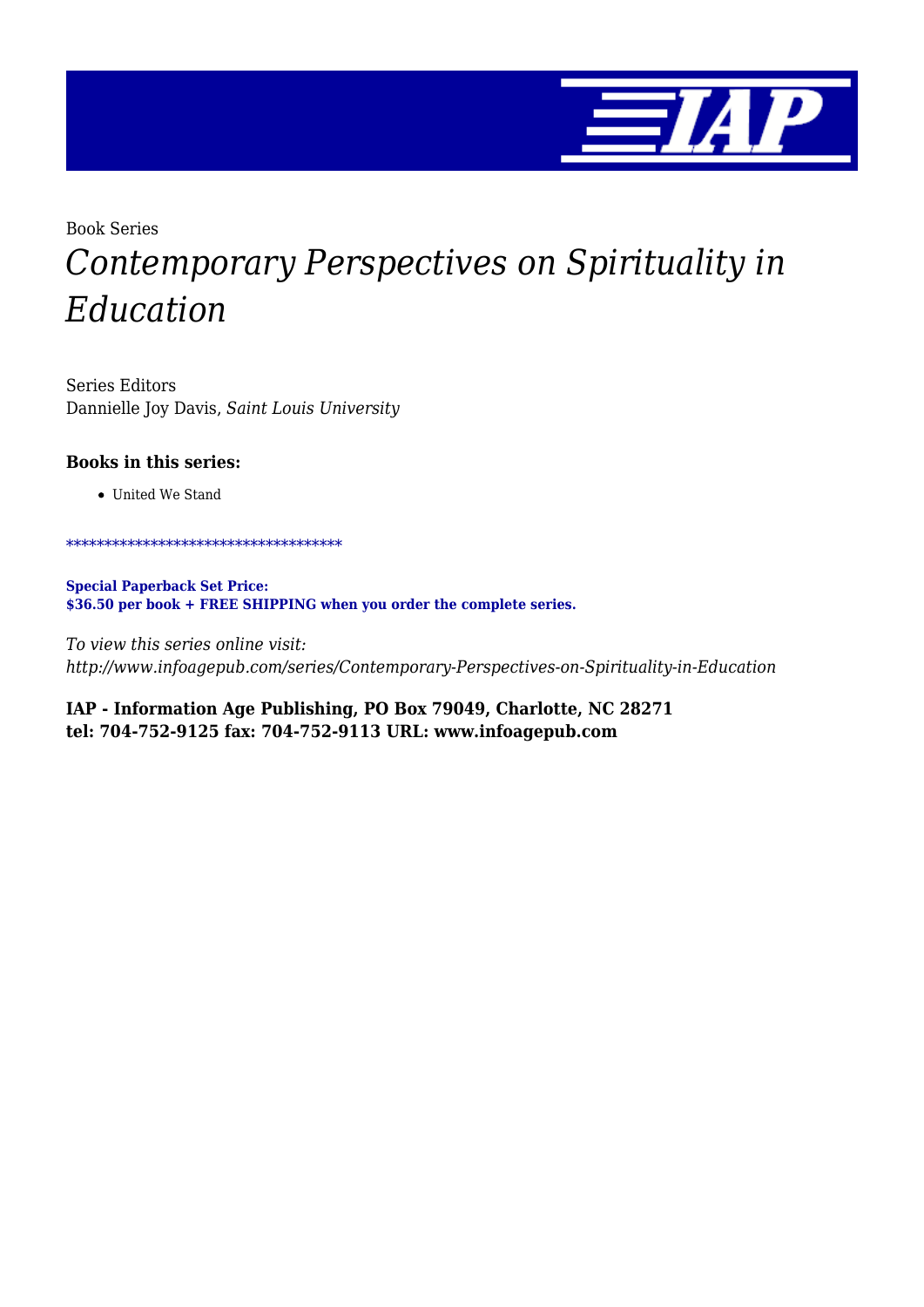

### United We Stand The Role of Spirituality in Engaging and Healing Communities

Dannielle Joy Davis, Saint Louis University

2021. Paperback 9781648020858 \$45.99. Hardcover 9781648020865 \$85.99. eBook 9781648020872 \$65.

Segments of society are drawing upon their faith and spirituality to develop strategies to mend social relationships and fragmented communities. The Contemporary Perspectives on Spirituality in Education book series will feature volumes geared towards understanding and exploring the role of spirituality in addressing challenge, conflict, and marginalization within education in the U.S. and internationally.

**CONTENTS: SECTION I: EDUCATION, COMMUNITY, AND SPIRIT.** The Jesuit Impact on Community Engagement, *Tanyathorn Hauwadhanasuk, Mariam Alnaim, Sami Alharbi, Suliman Alrubian, and Tyler De Shon.* The Role of Community Engagement in Healing Racism in Ferguson, Missouri, *Michaela Thomas, Mustafa Karnas, Mohammed Alfaleh, Tahani Alrajeh, Abdulrahman Albulayhi, and Saleh Alanazi.* The Role of Religion in Community Unity, *Roaa Aljafari.* Dis/ability and Mental/Health Labels: Toward an Emancipatory/Well-Being of Black Women With Dis/ability Spiritual and Educational Experiences, *Mercedes A. Cannon.* **SECTION II: K–12 EDUCATION AND SPIRITUALITY.** An Elegy to the Abducted Nigerian School Girls, *Rita Akin Otiko.* Parenting With Compassion, Hope, and Love: The Heartbeat of a Spiritual Family, *Kathleen Harris.* Human(e) Education: Being and Learning for a "Trans-Modern" Age, *Lanney Mayer.* Resilience Cultivation for Children of Displaced Background: Efforts on Resilience for Migrant Children and Youths in Chinese Urban Areas, *Ning Guo.* Beginning at Birth: The Role of Spiritual Development in Raising Healthy Children for a Just and Good Society, *Deborah Schein.* Buber's Spiritual Classroom, *Thomas Peterson.* Meeting: A Conduit for Vulnerability and Hope, *Thomas Peterson.* **SECTION III: HIGHER EDUCATION AND SPIRITUALITY.** Onward and Upward in Lieu of Turmoil and Confusion: Resiliency While Navigating Black Religious Experience in University Settings, *Michael F. Jones, II & Timika S. Edwards.* Social Justice as a Medium for Interfaith Engagement in College: Lessons Learned From a Case Study, *Shauna Morin.* Overlooked Interfaith Champions? How Foreign Language Faculty Are Helping Students Engage and Appreciate Worldview Differences, *Kevin Singer, Lori E. Durako Fisher, Matthew Mayhew, and Alyssa N. Rockenbach.* How Do We Arm Ourselves With Love? Examining "Armed Love" Through Educators' Critical Conversations in an Online Platform, *Cristina Santamaría Graff.* Contemporary Perspectives on Spirituality in Education Interracial and Interdenominational Faculty Partnerships for Social Justice Work, *Jandel Crutchfield and John Caldwell.* The President and I, *Farah Habli.* Project-Based Learning and Contemplative Pedagogy: Tools for Molding the Heart and the Mind, *Dannielle Joy Davis.* The Task of Our Generation: A Practitioner's Reflection on Spoken Word Poetry, Spirituality, and Education, *Moira Pirsch.* A Zen Moment: Using Mindfulness to Engage and Heal Classrooms, *Molly Dunn.* Freedom, *Bryce Davis Bohon.* About the Authors.